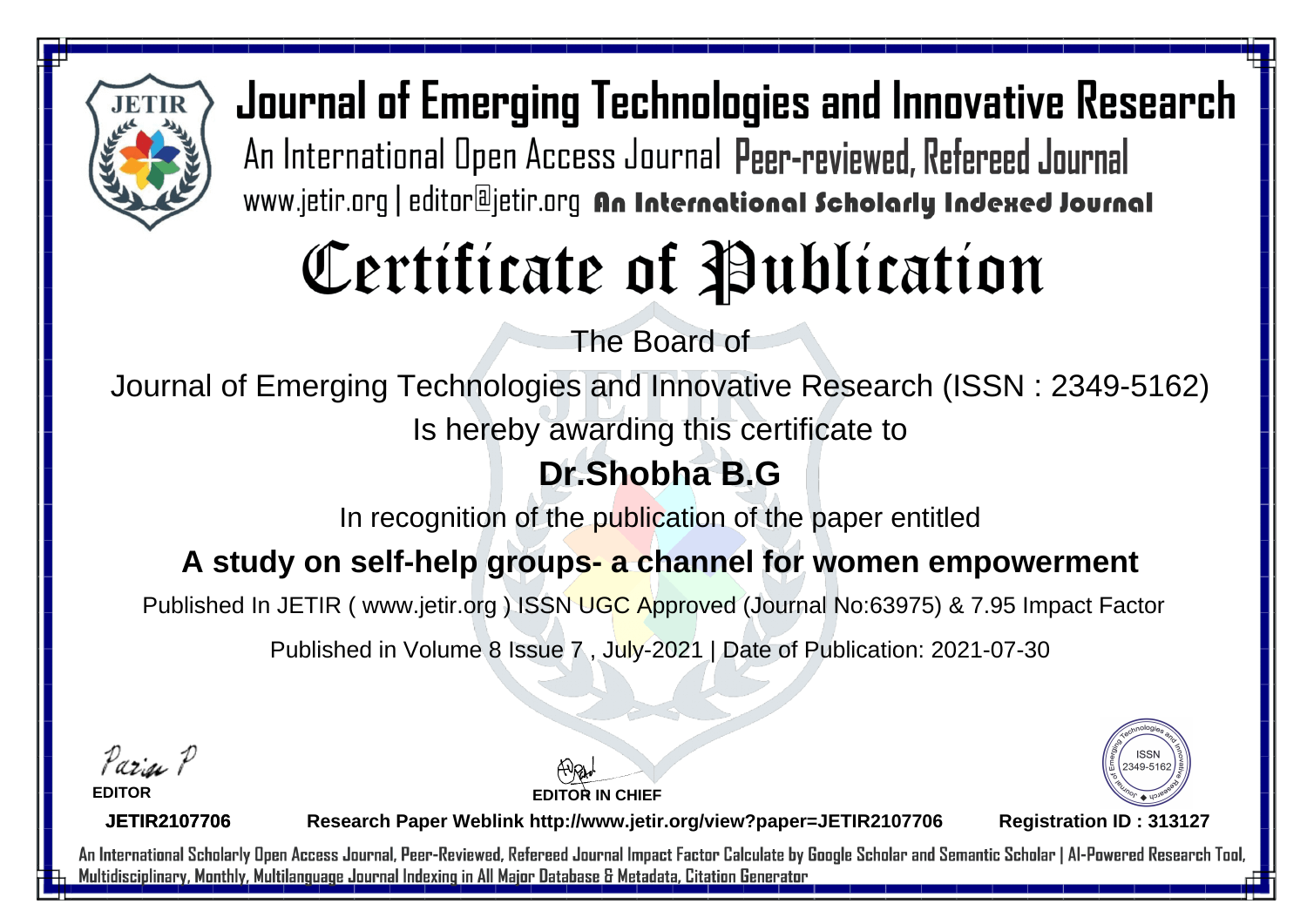

# Certificate of Publication

The Board of

Journal of Emerging Technologies and Innovative Research (ISSN : 2349-5162)

Is hereby awarding this certificate to

### **Dr. Nagaraj M.S**

In recognition of the publication of the paper entitled

#### **A study on self-help groups- a channel for women empowerment**

Published In JETIR ( www.jetir.org ) ISSN UGC Approved (Journal No: 63975) & 7.95 Impact Factor

Published in Volume 8 Issue 7 , July-2021 | Date of Publication: 2021-07-30

Parin P

**EDITOR**

**EDITOR IN CHIEF**



**JETIR2107706**

**Research Paper Weblink http://www.jetir.org/view?paper=JETIR2107706 Registration ID : 313127**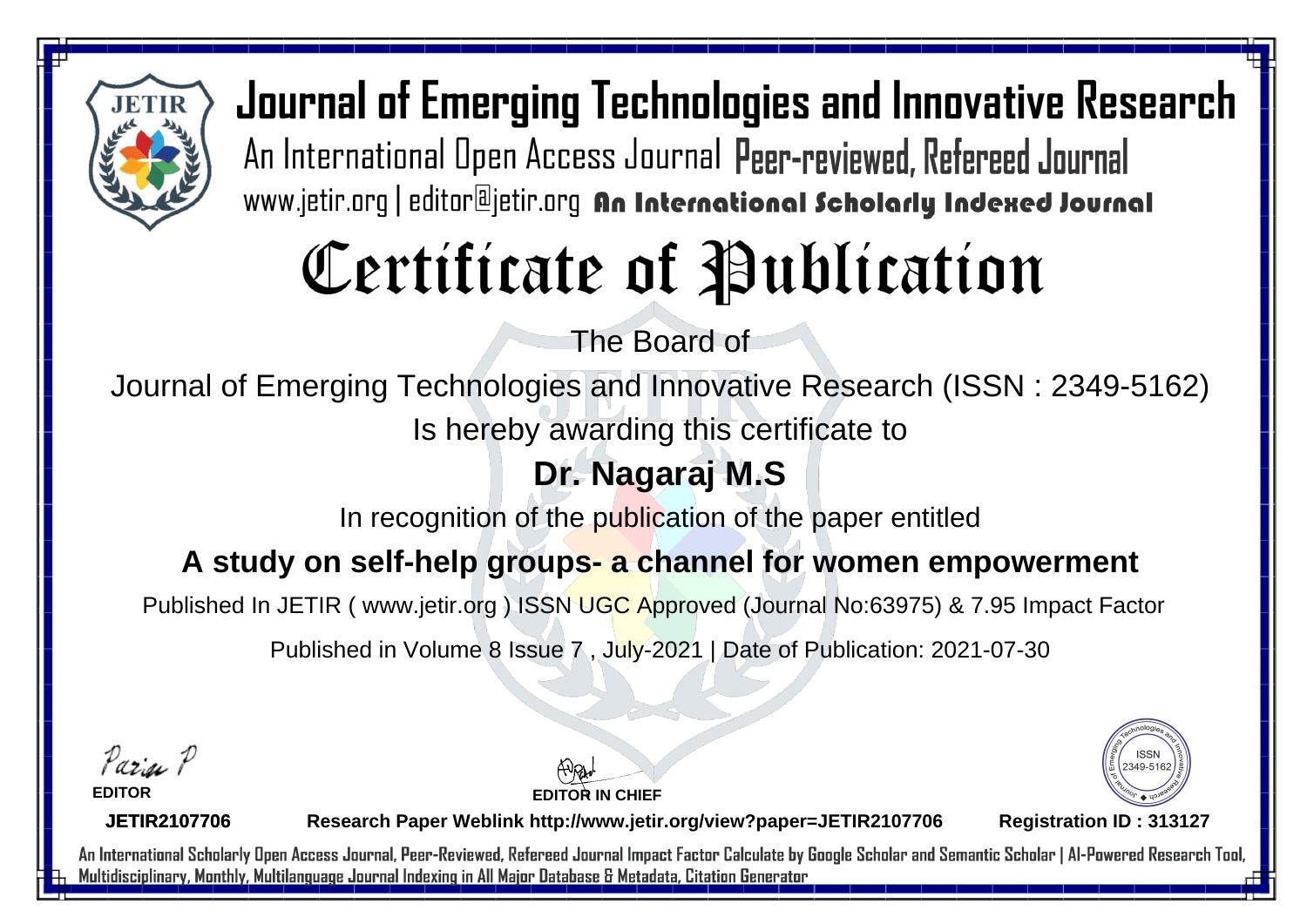

# Certificate of Publication

The Board of

Journal of Emerging Technologies and Innovative Research (ISSN : 2349-5162)

Is hereby awarding this certificate to

### **Preeyenka S**

In recognition of the publication of the paper entitled

#### **A study on self-help groups- a channel for women empowerment**

Published In JETIR ( www.jetir.org ) ISSN UGC Approved (Journal No: 63975) & 7.95 Impact Factor

Published in Volume 8 Issue 7 , July-2021 | Date of Publication: 2021-07-30

Parin P

**EDITOR**

**EDITOR IN CHIEF**



**JETIR2107706**

**Research Paper Weblink http://www.jetir.org/view?paper=JETIR2107706 Registration ID : 313127**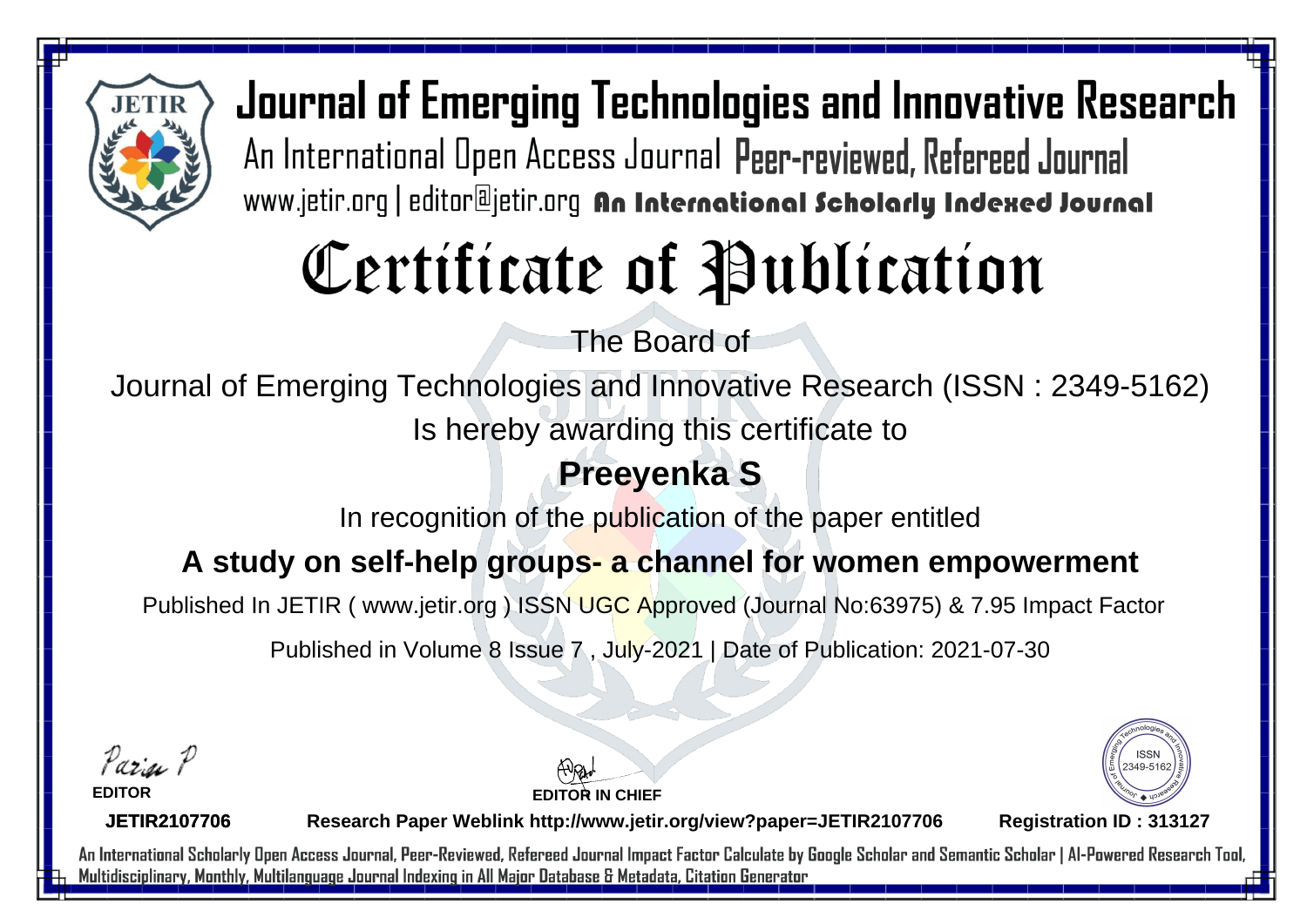

# Certificate of Publication

The Board of

Journal of Emerging Technologies and Innovative Research (ISSN : 2349-5162)

Is hereby awarding this certificate to

### **Rahul S**

In recognition of the publication of the paper entitled

#### **A study on self-help groups- a channel for women empowerment**

Published In JETIR ( www.jetir.org ) ISSN UGC Approved (Journal No: 63975) & 7.95 Impact Factor

Published in Volume 8 Issue 7 , July-2021 | Date of Publication: 2021-07-30

Parin P

**EDITOR**

**EDITOR IN CHIEF**



**JETIR2107706**

**Research Paper Weblink http://www.jetir.org/view?paper=JETIR2107706 Registration ID : 313127**